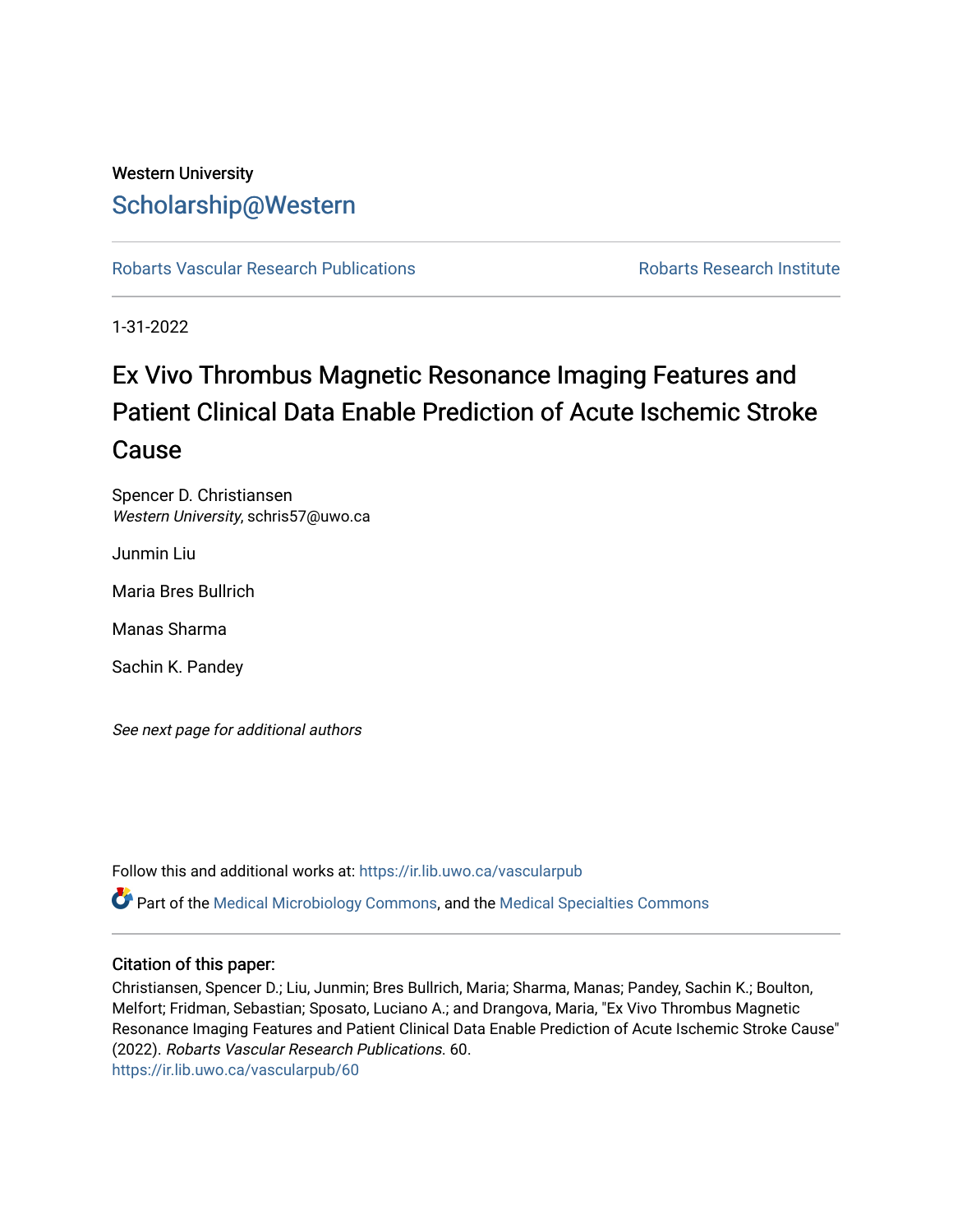### Authors

Spencer D. Christiansen, Junmin Liu, Maria Bres Bullrich, Manas Sharma, Sachin K. Pandey, Melfort Boulton, Sebastian Fridman, Luciano A. Sposato, and Maria Drangova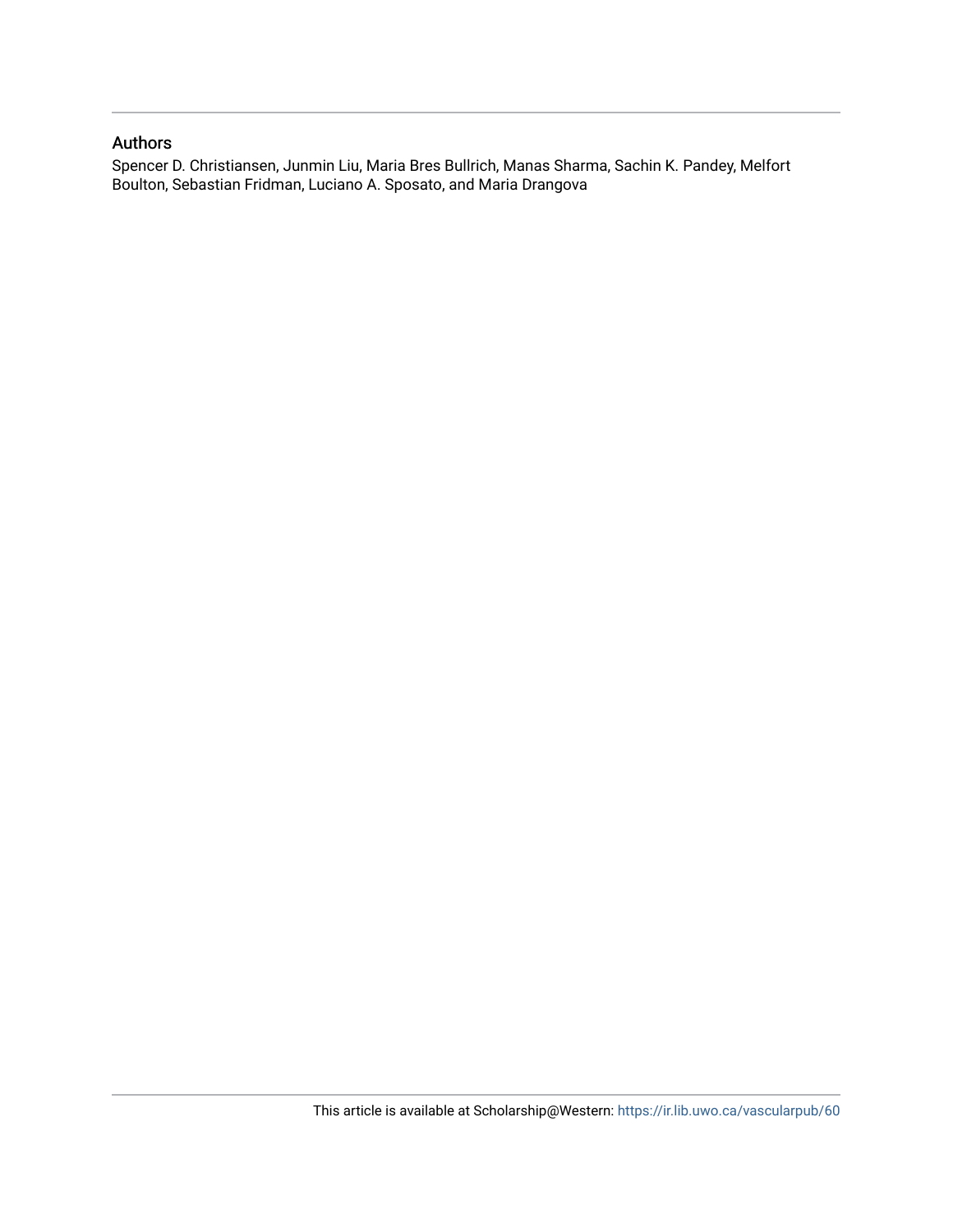## **RESEARCH LETTER**

Ex Vivo Thrombus Magnetic Resonance Imaging Features and Patient Clinical Data Enable Prediction of Acute Ischemic Stroke **Cause** 

Spencer D. Christiansen, PhD <sup>®</sup>[;](https://orcid.org/0000-0002-9497-6789) Junmin Liu, PhD; Maria Bres Bullrich, MD; Manas Sharma, MD; Sachin K. Pandey, MD; Melfort Boulton, MDPhD; Sebastian Fridman, MDMPH; Luciano A. Sposato, MDMBA; Maria Drangova, PhD

Key Words: humans **I** ischemia **E** ischemic stroke **E** machine learning **E** magnetic resonance imaging **E** stroke E thromboembolism **I**thrombosis

The cause of ischemic stroke often remains elusive even after full stroke workup is completed. Cardioembolic mechanisms in particular are frequently presumed but challenging to definitively diagnose. Quantitative thrombus texture analysis is emerging as a powerful tool for stroke characterization, having shown the ability to predict response to stroke treatment, $1$  but its ability to predict stroke cause and complement machine learning models built from standard clinical features has not been studied. $2,3$  The purpose of this study is to evaluate the ability of radiomics features extracted from quantitative magnetic resonance images of retrieved ischemic stroke thrombi ( $R_2^*$ (=1/T<sub>2</sub>\*), quantitative susceptibility mapping, and fat fraction) to improve the accuracy of machine learning models built from clinical data for the prediction of cardioembolic stroke.

## **METHODS**

Institutional research ethics board approval was obtained for this study; data are available from the corresponding author on reasonable request.

Patients with acute ischemic stroke with cardioembolic or large artery atherosclerosis causes determined using TOAST criteria and thrombi retrieved through endovascular therapy were consecutively enrolled into training (February 2016–November 2017; N=49) and validation (November 2019–March 2020; N=11) cohorts. Summary clinical details of each cohort are included in Supplemental Table SI (available from: ir.lib.uwo.ca/vascularpub/59). Patients or their substitute decision-maker gave informed consent after the procedure was completed and >1 thrombi were retrieved. A dual-echo-train gradient echo

Correspondence to: Maria Drangova, PhD, Imaging Research Laboratories, Robarts Research Institute, Western University, 1151 Richmond Street, London, Ontario N6A 2B7, Canada.

E-mail: mdrangova@robarts.ca

*Stroke: Vascular and Interventional Neurology* is available at: www.ahajournals.org/journal/svin

Supplementary Material for this article is available at<https://www.ahajournals.org/doi/suppl/10.1161/SVIN.121.000157>

<sup>© 2022</sup> The Authors. Published on behalf of the American Heart Association, Inc., and the Society of Vascular and Interventional Neurology by Wiley Periodicals LLC. This is an open access article under the terms of the [Creative Commons Attribution-NonCommercial-NoDerivs](http://creativecommons.org/licenses/by-nc-nd/4.0/) License, which permits use and distribution in any medium, provided the original work is properly cited, the use is non-commercial and no modifications or adaptations are made.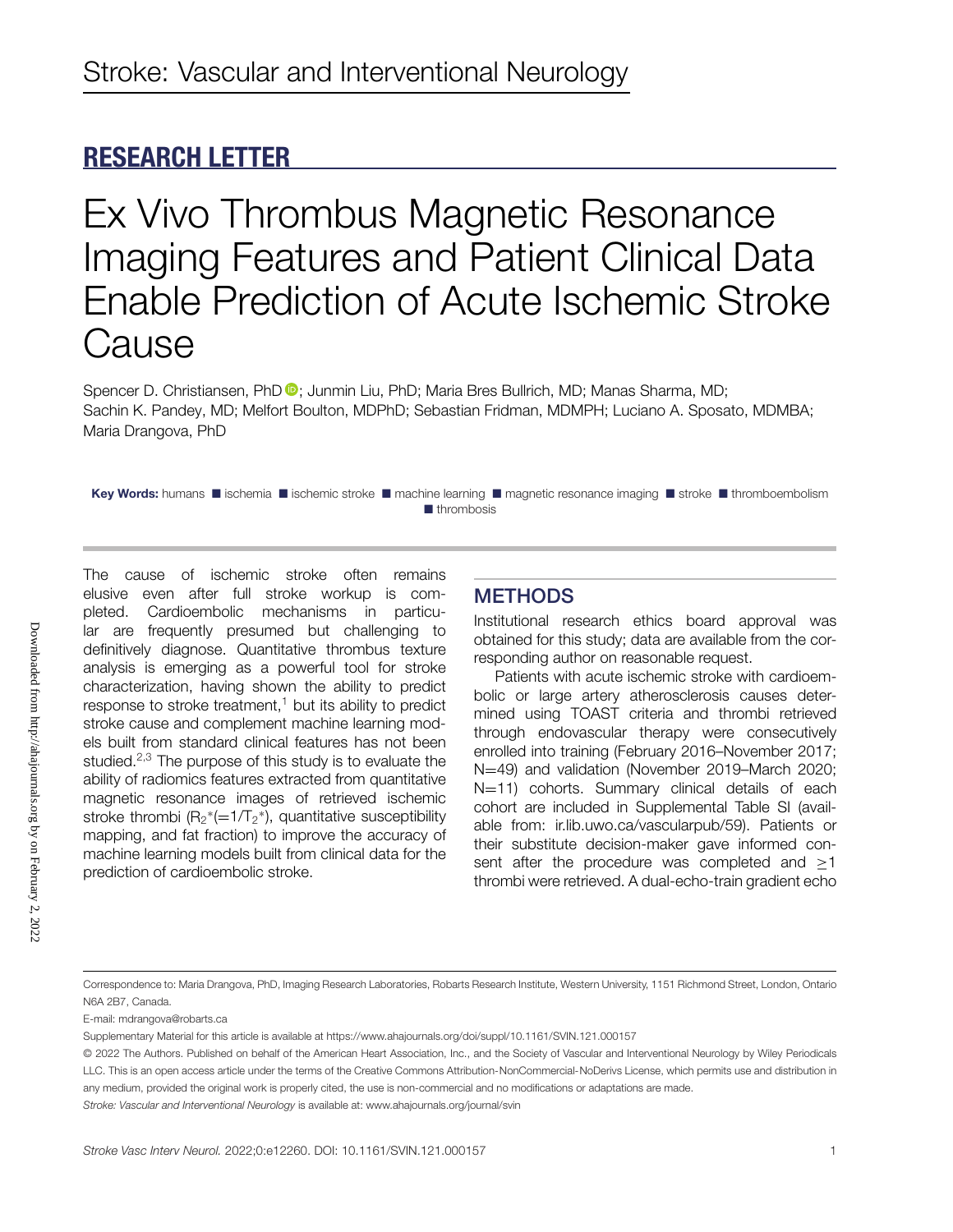

**Figure 1. Overview of model processing steps for representative cardioembolic (A) and large artery atherosclerosis (B) thrombi**. Segmentations derived from FIESTA-C images are applied to naturally coregistered quantitative susceptibility mapping (QSM) and fat fraction (FF) maps, which are binned before extraction of the histograms and matrices used to derive the 4 predictive texture features for model input. In (A), a patient with known atrial fibrillation did not undergo echocardiography and was missing multiple variables included in the clinical model, uncommon in this cohort but typical of clinical data in general, which resulted in a weak cardioembolic cause prediction that was greatly improved through the addition of thrombus texture information. In (B), all patient clinical features were available and the addition of thrombus texture information improved the model's confidence in the identification of a noncardioembolic cause. GLN indicates gray-level nonuniformity; GLRLM, gray-level run-length matrix; GLSZM, gray-level size zone matrix; LA, left atrial; LV, left ventricular; RLV, run-length variance; and WM, wall motion.

sequence $4$  was acquired on the thrombi ex vivo with  $0.94\times0.94\times1.0$  mm<sup>3</sup> resolution and a scan time of 5 minutes 33 seconds on a 3T clinical scanner. A balanced steady-state gradient echo sequence (FIESTA-C) with identical resolution was also acquired and used for thrombus segmentation (scan time: 2 minutes 47 seconds).  $R_2^*$ , quantitative susceptibility mapping,

and fat fraction maps were generated from the multiecho gradient echo data using previously described methods.<sup>4</sup> Random forest classifier models were built to differentiate between cardioembolic and large artery atherosclerosis stroke on a per-thrombus basis using patient clinical data features available from the basic stroke workup and quantitative ex vivo thrombus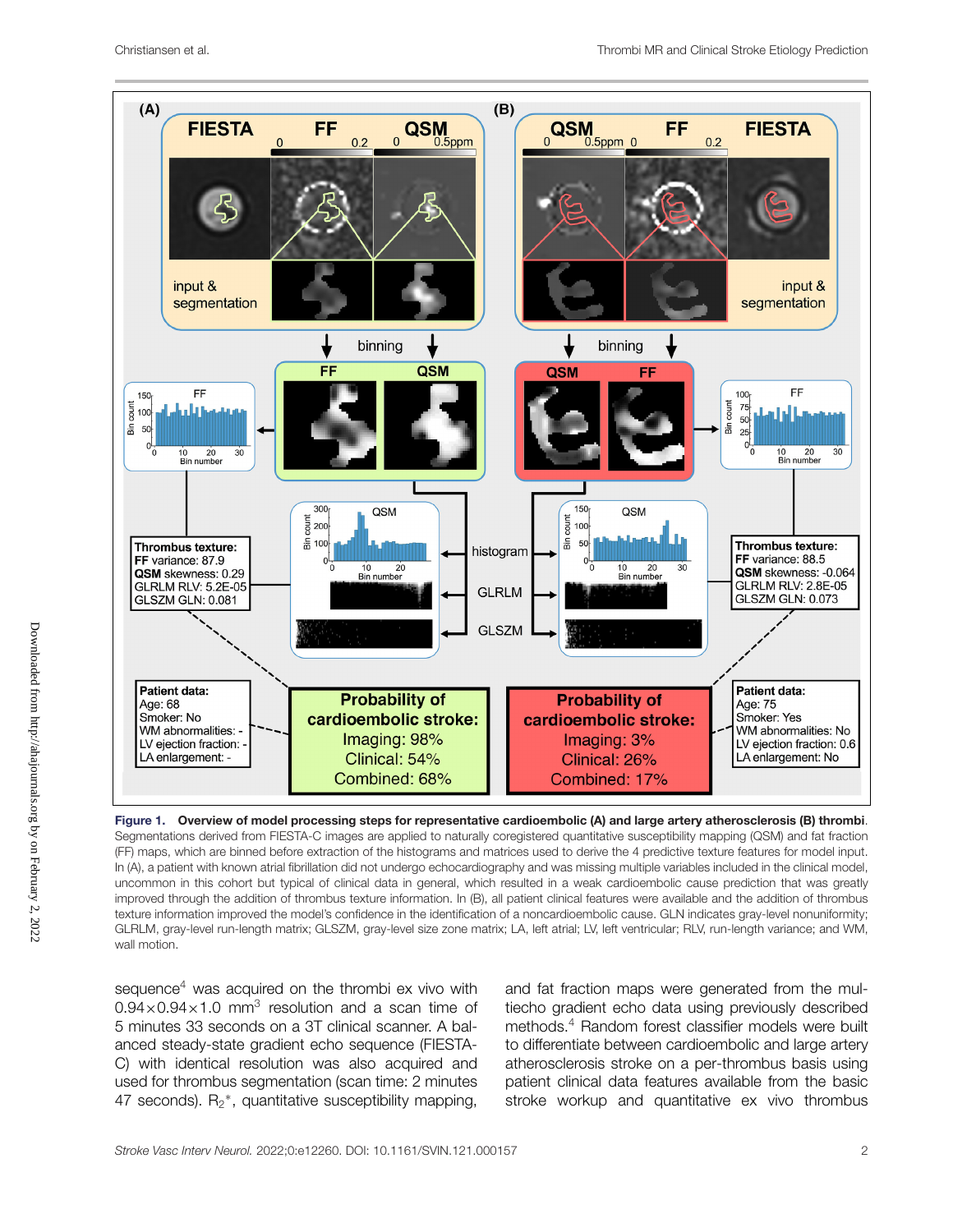magnetic resonance texture features extracted from  $R_2^*$ , quantitative susceptibility mapping, and fat fraction maps. Models were built in MATLAB (The MathWorks, Inc) using code modified from Vallières et al.<sup>5</sup> Tested texture features are listed in Supplemental Table SII (available from: ir.lib.uwo.ca/vascularpub/59). Feature selection was performed on the training cohort using multivariate logistic regression for texture and univariate statistics for clinical features, respectively. Models were evaluated on the entire validation cohort, and area under the receiver operating characteristic curve (AUC), sensitivity, specificity, and accuracy for all thrombi within the cohort  $(n=18)$  were determined.

## **RESULTS**

Within the training cohort, age, smoking, left atrial enlargement, left ventricular ejection fraction, cardiac wall motion abnormalities, and triglyceride levels differed between patients with cardioembolic and large artery atherosclerosis (all *P*<0.05; Supplemental Table SIII, ir.lib.uwo.ca/vascularpub/59) and were thus included in the clinical model. This model predicted cardioembolic mechanism in the validation cohort with an AUC of 0.80 (95% CI, 0.45–1), sensitivity of 80% (95% CI, 52%–100%), specificity of 100%, and accuracy of 91% (95% CI, 78%–100%). Selected thrombus imaging texture features were quantitative susceptibility mapping global skewness, gray-level run-length matrix runlength variance, gray-level size zone matrix gray-level nonuniformity, and fat fraction global variance, and their inclusion increased model AUC, sensitivity, and accuracy to 0.89 (95% CI, 0.68–1), 88% (95% CI, 65%– 100%), and 94% (95% CI, 84%–100%), respectively, while maintaining 100% specificity. A separate model built using only thrombus texture features produced an AUC, sensitivity, specificity, and accuracy of 0.63 (95% CI, 0.35–0.9), 75 (95% CI, 45%–100%), 60 (95% CI, 30%–90%), and 67% (95% CI, 45%–89%), respectively. A diagram displaying the texture feature extraction process for 2 representative thrombi and demonstrating the ability for imaging information to improve clinical model predictions is shown in Figure 1.

## **DISCUSSION**

This study suggests that thrombus magnetic resonance imaging can improve the accuracy of clinical data for the prediction of cardioembolic stroke mechanisms. The combination of thrombus imaging texture and baseline clinical data features discriminated between stroke sources with exceptional accuracy.

Recently, a large study by Kamel et  $al^2$  developed a machine learning model for stroke cause prediction using only clinical variables. Similar to our study, the model identified age, left atrial enlargement, ejection fraction, and smoking history as important predictors of cardioembolic cause, and yielded an AUC of 0.85 akin to our clinical-only model. Here, the addition of imaging features improved the performance of the clinical model, suggesting that thrombus imaging information can complement clinical data for this task. This study is limited by its small sample size and ex vivo design; only patients who underwent successful endovascular therapy could be included and alterations to thrombi during thrombolysis, retrieval, or storage could have affected the imaging values. The study is also limited by the lack of a histological validation of imaging features and the inclusion of multiple cardioembolic stroke subtypes in the cardioembolic group. The generalizability of the model to thrombi imaged in vivo remains to be evaluated. Nonetheless, this proof-of-concept study suggests that thrombus magnetic resonance texture features can improve the accuracy of clinical features alone for predicting cardioembolic cause among patients with acute ischemic stroke.

#### **ARTICLE INFORMATION**

Received August 11, 2021; Accepted December 29, 2021

#### **Affiliations**

Imaging Research Laboratories, Robarts Research Institute, London, Ontario, Canada (S.D.C., J.L., M.D.); Department of Medical Biophysics, Western University, London, Ontario, Canada (S.D.C., M.D.); Department of Clinical Neurological Sciences, Western University, London, Ontario, Canada (M.B.B., M.B., S.F., L.A.S.); Department of Medical Imaging, Western University, London, Ontario, Canada (M.S., S.K.P.)

#### **Acknowledgments**

The authors wish to thank Justina Diaz Legaspe for recruiting and consenting participants; Ada Manini, Leanne Sperlich, Jon Collier, Sarah Sitts, Barb Lehrbass, Andrew Kernohan, Elizabeth Cesarin, and Jill Uitvlugt for storage of thrombi and facilitating sample transfer; all interventional neuroradiologists at London Health Sciences Centre for thrombus retrieval; and Trevor Wade for implementation of the pulse sequence.

#### **Funding**

This work was supported by Canadian Institutes of Health Research grant number CIHR #PJT 153411.

#### **Disclosures**

S.D.C., J.L., M.B.B., M.S., S.K.P., M.B., S.F., and M.D. report no disclosures relevant to the article. L.A.S. reports speaker honoraria from Boehringer Ingelheim, Pfizer, Gore, and Bayer, and research/quality improvement grants from Boehringer Ingelheim and Bayer. L.A.S. is a member of the editorial board of Neurology, Stroke, and World Stroke Academy.

#### **Supplemental Materials**

Supporting Information. **Tables SI–SIII**